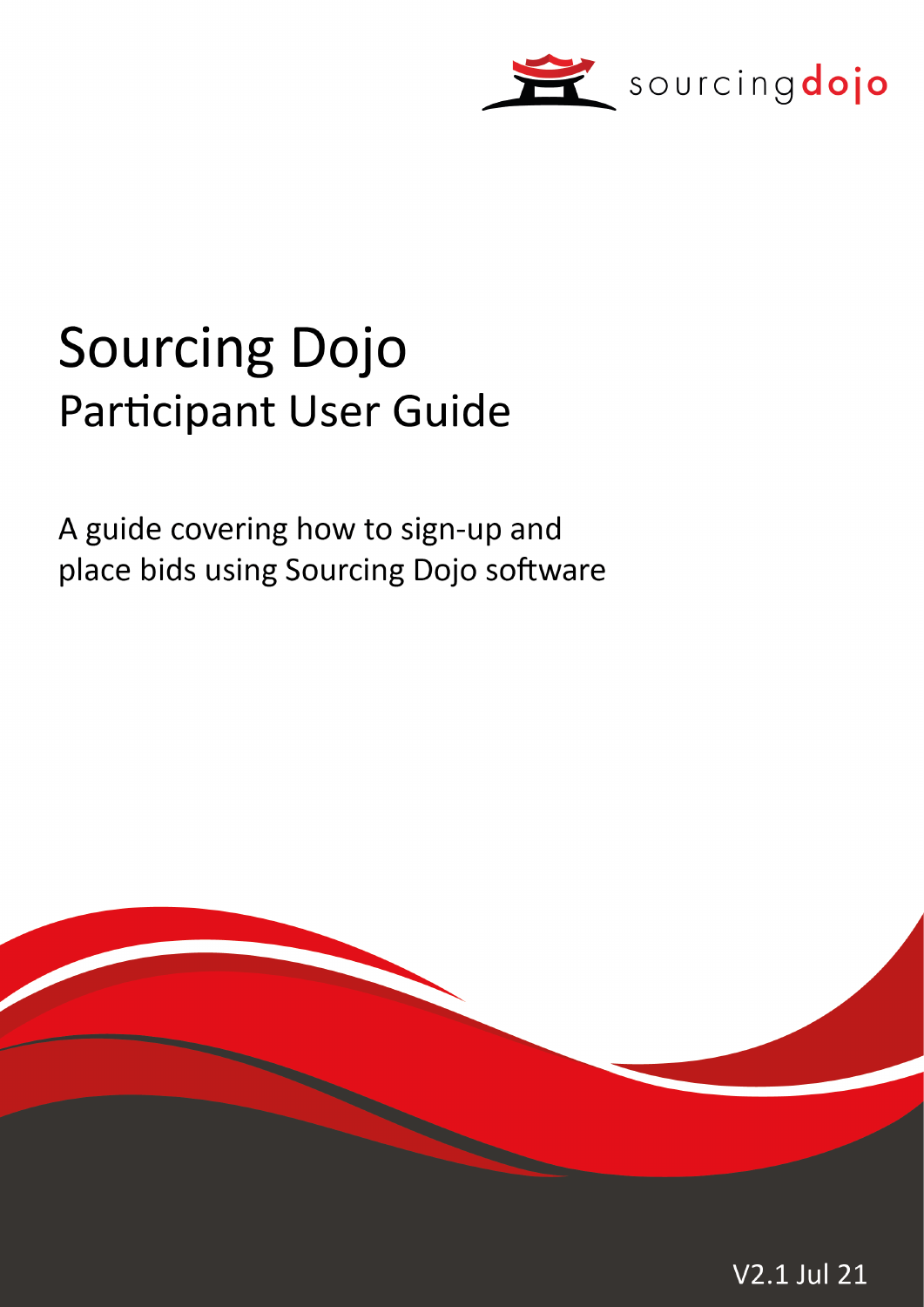

## Sourcing Dojo Participant User Guide

### Table of Contents

| <b>Creating an Account</b>     | 1                       |
|--------------------------------|-------------------------|
| <b>Overview Tab</b>            | $\overline{2}$          |
| <b>Qualification Bids</b>      | $\overline{\mathbf{3}}$ |
| <b>The eAuction</b>            | $\overline{\mathbf{4}}$ |
| <b>Support &amp; Resources</b> | 4                       |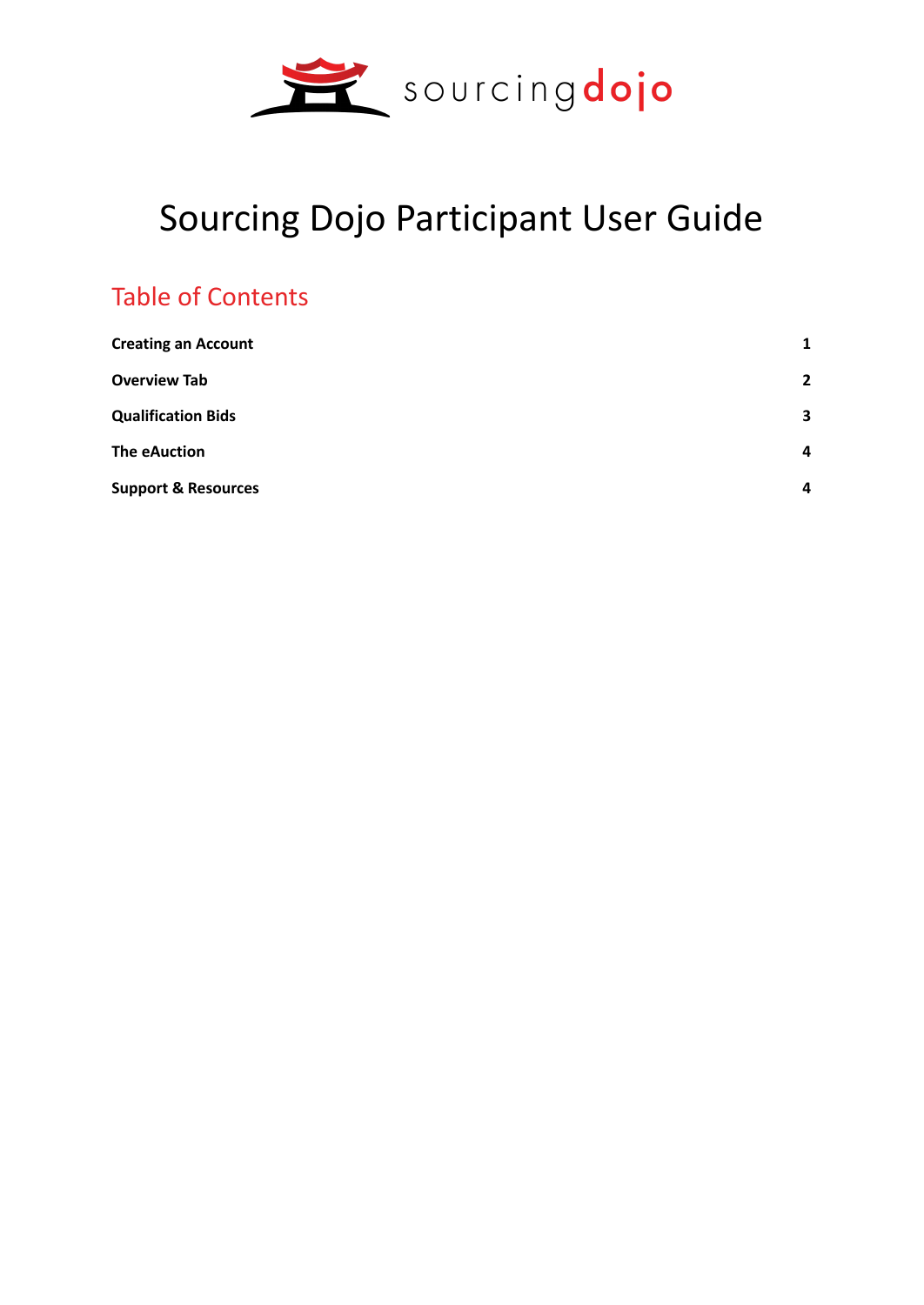

#### Creating an Account

1. Sign up as a host (www.marketdojo.com)

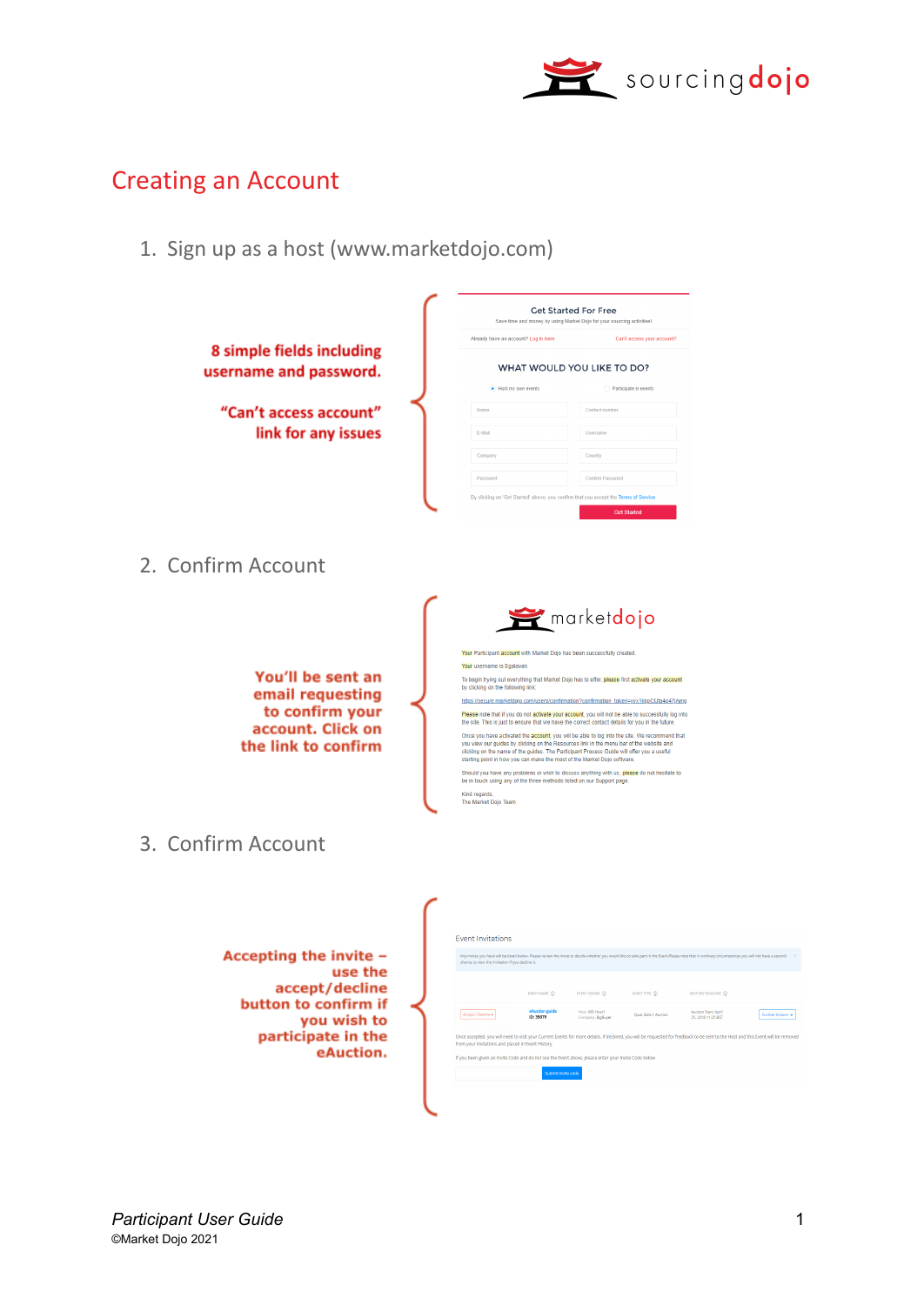

#### Overview Tab

The overview tab provides all general information related to the event.

| Qual. Bids<br>Auction<br>Overview                                                                                                                                                                                    | Documents Messages |  |         |        |
|----------------------------------------------------------------------------------------------------------------------------------------------------------------------------------------------------------------------|--------------------|--|---------|--------|
| Please work through the tabs from left to right. The last two tabs can be used for any documentation and for messaging. The Host contact details are provided below<br>In case you have any questions on this event. |                    |  |         |        |
|                                                                                                                                                                                                                      |                    |  | The bri |        |
| <b>Event Brief</b><br>The brief is written by the host of the event.                                                                                                                                                 |                    |  | gives n |        |
| Host Contact Details                                                                                                                                                                                                 |                    |  | The ho  |        |
| Name: MD Host1                                                                                                                                                                                                       |                    |  |         |        |
| Company: BigBuyer<br>E-mail: mdhost1@marketdojo.com                                                                                                                                                                  |                    |  |         | non te |
| Phone: 01236 256 256                                                                                                                                                                                                 |                    |  |         | messa  |
| Event                                                                                                                                                                                                                |                    |  |         |        |
| <sup>1</sup> Event Name: eAuction guide                                                                                                                                                                              |                    |  | More g  |        |
| C Event Type: Online Auction                                                                                                                                                                                         |                    |  | includi |        |
| <sup>1</sup> Default Currency: GBP<br>1 Multi Currency event?: No                                                                                                                                                    |                    |  |         |        |
| 1 Tied bids: Equal worst position                                                                                                                                                                                    |                    |  | and mo  |        |
|                                                                                                                                                                                                                      |                    |  |         |        |
| <b>Auction Rules</b>                                                                                                                                                                                                 |                    |  | The au  |        |
| Auction Start Time & Date: April 25, 2018 11:25 BST<br><sup>1</sup> Bid Direction: Reverse                                                                                                                           |                    |  |         |        |
| <b>C</b> Event type: Ranked                                                                                                                                                                                          |                    |  |         |        |
| 10 Minimum Duration: 10 minutes<br>1 Dynamic Close Period: N/A                                                                                                                                                       |                    |  |         |        |
| Minimum Bid Change: 0.5%                                                                                                                                                                                             |                    |  |         |        |
| Maximum Bid Change: 10.0%                                                                                                                                                                                            |                    |  |         |        |
|                                                                                                                                                                                                                      |                    |  |         |        |
|                                                                                                                                                                                                                      |                    |  |         | B      |
|                                                                                                                                                                                                                      |                    |  |         |        |

ief is written by the host of the event and gives more information on the eAuction

ost contact details are provided for any chnical questions. You can also use the ges tab.

general information on the event ing type pf event, e.g.. eAuction, currency, ore

Iction specific rules;

- ime
- vpe of auction
- uration
- ynamic close = extension period
- id change- how much you can reduce a bid by

#### Questionnaire Tab

The questionnaire tabs are always immediately to the right of the overview tab. A red 'x' indicates that the questionnaire hasn't been submitted. There can be multiple questionnaires in an event. Complete the questions that the host has asked,

| <b>x</b> Technical information<br><b>Oual Bids</b> Auction<br>Overview<br><b>Technical information</b><br>R Not Submitted<br>1) Section #1<br>1.1) weighting 1<br>Yes<br>No<br>1.2) weighting 2<br>Yes<br>No | Documents Messages              | questions can be:<br>Yes/No, Pick one from a list, Multiple choice<br>One line text, Paragraph text<br>Document upload<br>Date<br>Table question    |
|--------------------------------------------------------------------------------------------------------------------------------------------------------------------------------------------------------------|---------------------------------|-----------------------------------------------------------------------------------------------------------------------------------------------------|
| 1.4) weighting 4<br>Your answer (15/50 characters):<br>Market Dojo Ltd                                                                                                                                       | Submit answer:<br>Save progress | Once you have completed all questions,<br>press the submit answers to submit your<br>response. You need to submit all<br>questionnaires separately. |
| Oual, Bids Auction<br>✔ Technical information<br>Overview<br><b>Technical information</b><br><b>√</b> Submitted<br>1) Section #1                                                                             | Documents Messages              | Once you have submitted a questionnaire,<br>the red 'x' will turn to a green tick to indicate<br>it has been submitted.                             |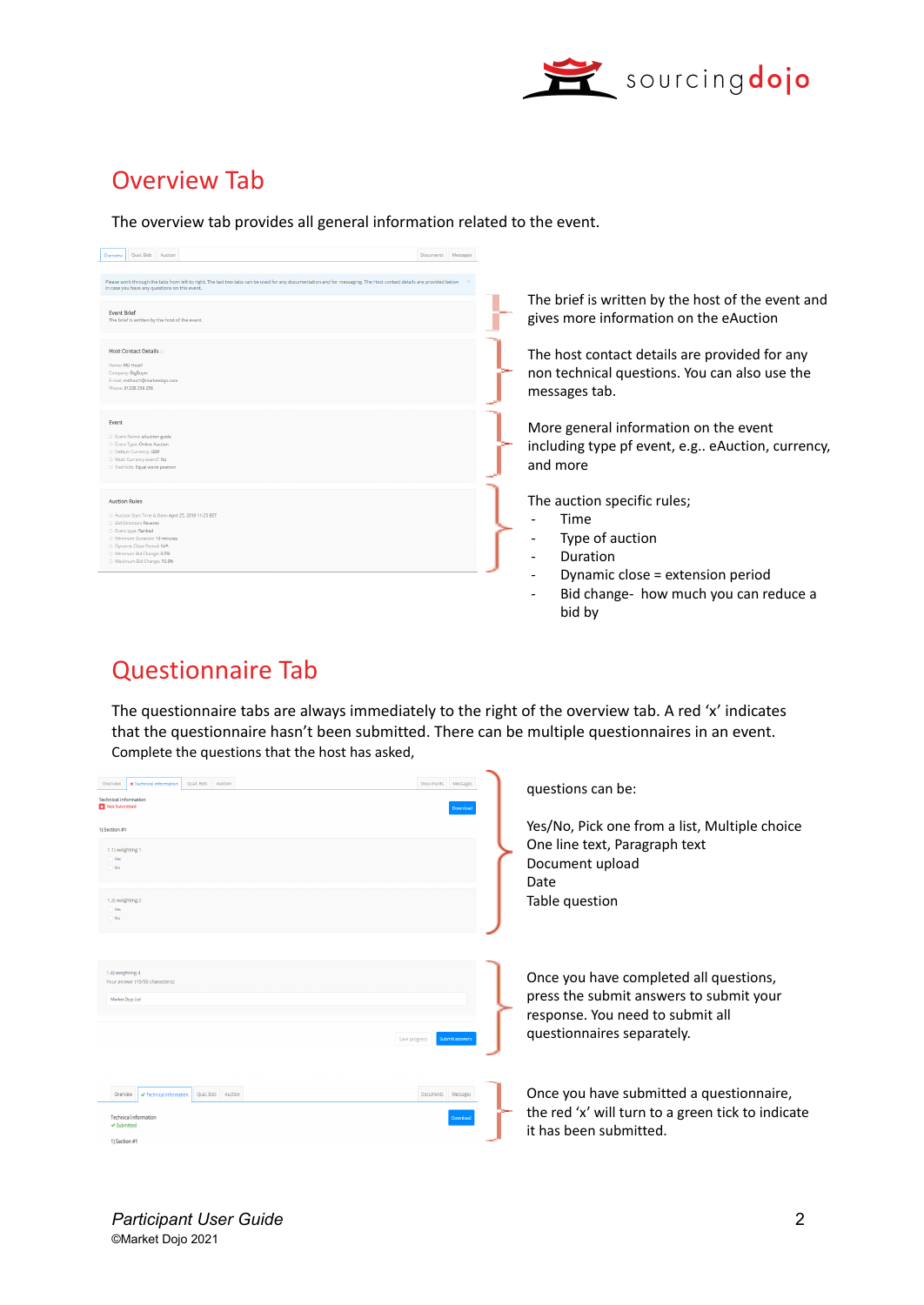

#### Qualification Bids

The qualification bids tab allows you to submit one initial bid per lot before the eAuction begins. That bid will get taken forward as your starting bid for the eAuction

Information is provided for the lot name, quantity and unit of measure. The unit of measure is multiplied by the quantity.

#### 1. Press the place bid button to submit your bid

| eAuction guide <sup>a</sup><br>Current $\star$ |                                                  |                      |                                         |                                     | <b>O</b> Auction Start: 05:28 |          |
|------------------------------------------------|--------------------------------------------------|----------------------|-----------------------------------------|-------------------------------------|-------------------------------|----------|
| ID<br>35079                                    | Event type<br>Qualification Bids + Auction       |                      | Auction Start: April 25, 2018 11:25 BST | Host: MD Host1<br>Company: BigBuyer |                               |          |
| Overview<br>Auction<br>Qual. Bids              |                                                  |                      |                                         |                                     | Documents                     | Messages |
| LOT NAME <sup>®</sup><br>LOT<br># ③            | QUANTITY X UNIT OF MEASURE<br>(UOM) <sup>O</sup> | YOUR PRICE PER UOM ® | TOTAL LOT VALUE PLACED @                | <b>BID STATUS ①</b>                 |                               |          |
| Item 1                                         | $1,000 \times$ Each                              | £100.00              | £100,000.00                             | <b>Bid Received</b>                 |                               |          |
| 2<br>Item 2                                    | 10,000 x Each                                    | $\sim$               | $\sim$                                  | ✔ Place Bid                         | <b>x</b> Reject Lot           |          |

2. Enter the value of your bid – you'll be prompted to confirm the value.

| eAuction guide <sup>■</sup><br>Current $\star$ |                                                    |                      |                                         |                                     |                 | <b>@Auction Start: 05:55</b> |
|------------------------------------------------|----------------------------------------------------|----------------------|-----------------------------------------|-------------------------------------|-----------------|------------------------------|
| ID<br>35079                                    | Event type<br>Qualification Bids + Auction         |                      | Auction Start: April 25, 2018 11:25 BST | Host: MD Host1<br>Company: BigBuyer |                 |                              |
| Overview<br>Qual. Bids<br>Auction              |                                                    |                      |                                         |                                     | Documents       | Messages                     |
| LOT NAME <sup>®</sup><br>LOT<br># <b>①</b>     | QUANTITY X UNIT OF MEASURE<br>(UOM) <sup>(D)</sup> | YOUR PRICE PER UOM @ | TOTAL LOT VALUE PLACED ①                | <b>BID STATUS ①</b>                 |                 |                              |
| Item 1                                         | $1,000 \times$ Each                                | £100.00              | £100,000.00                             | <b>Bid Received</b>                 |                 |                              |
| $\mathcal{D}$<br>Item 2                        | 10,000 x Each                                      | £                    | £                                       | ✔ Submit                            | <b>x</b> Cancel |                              |